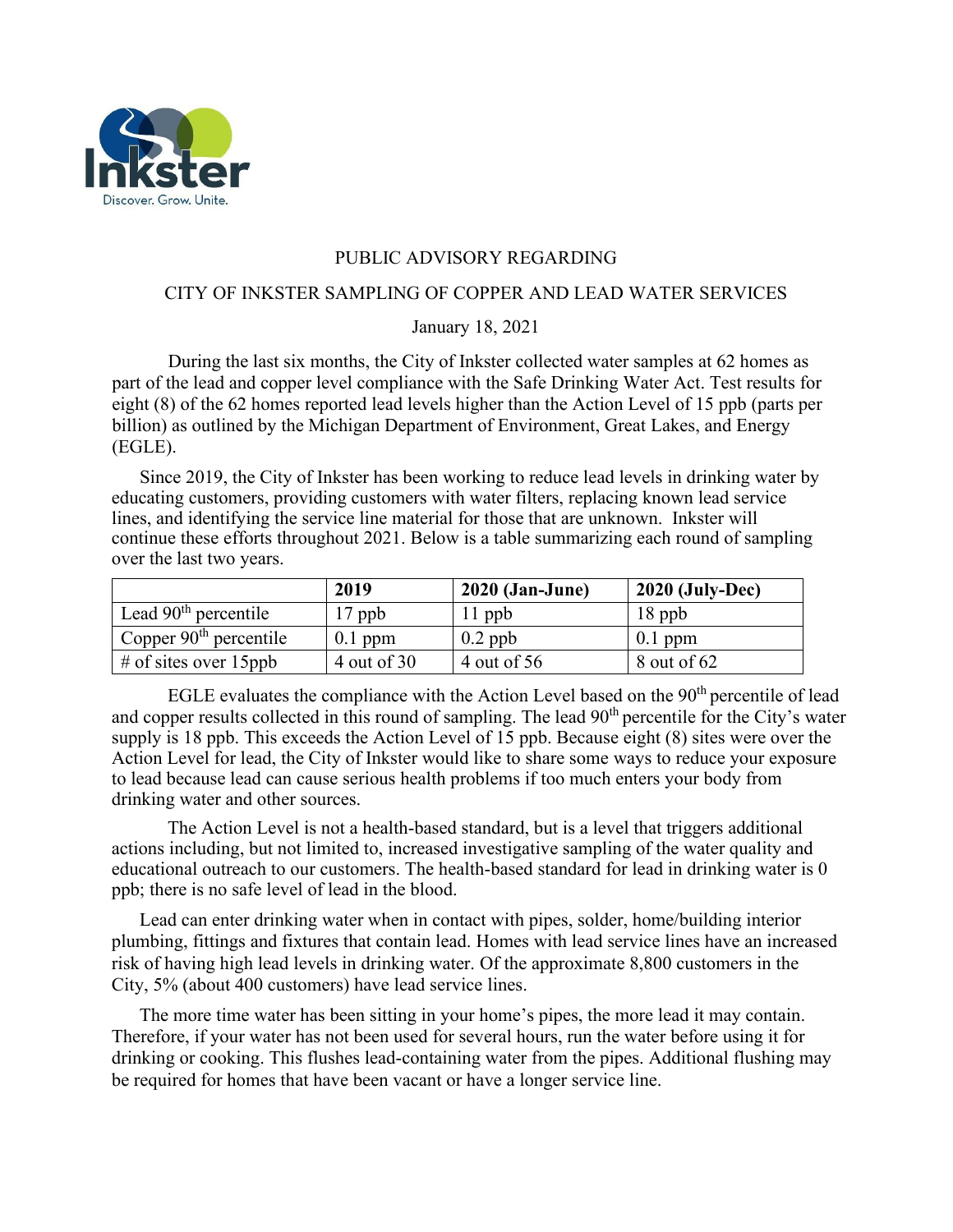- **Run your water to flush out lead-containing water**.
	- o If you **do not** have a lead service line, run the water for 30 seconds to two minutes, or until it becomes cold or reaches a steady temperature.
	- o If you **do** have a lead service line, run the water for at least five minutes to flush water from your home or building's plumbing and the lead service line.
- **Everyone can consider using a filter to reduce lead in drinking water. The Department of Health and Human Services (DHHS) recommends that any household with a child or pregnant woman use cold water and a certified lead filter to remove lead from their drinking water, especially when preparing baby formula.**
	- o Look for filters that are tested and certified to NSF/ANSI Standard 53 for lead reduction.
	- o For filters to work properly, follow manufacturer's instructions.
	- o If your household has a child or pregnant woman and are not able to afford the cost of a lead filter, the Wayne County Health Department will provide filters at no cost. **These filters will be available via a drive through pick-up at the Booker Dozier Recreation Center at 2025 Middlebelt Road starting Saturday, February 20, 2021 and Sunday, February 21, 2021 from 11:00 am to 3:00 pm each day. During filter distribution social distancing will be practiced, face masks are required, and all recipients will be asked to remain in their vehicles during pick-up.**
- **Do not use hot water for drinking, cooking or preparing baby formula.**
- **Do not boil** your water as boiling will not reduce the amount of lead in water.
- Clean your facet aerator to remove trapped debris.
- Check your home service line at your water meter to determine if you have a lead service line.

| <b>Yes!</b> Human skin does not easily absorb lead from water.                  |                                                                                                                                                                                                                                                                                                     |                                                                                                                                                                                        |  |  |
|---------------------------------------------------------------------------------|-----------------------------------------------------------------------------------------------------------------------------------------------------------------------------------------------------------------------------------------------------------------------------------------------------|----------------------------------------------------------------------------------------------------------------------------------------------------------------------------------------|--|--|
|                                                                                 | Even if you have lead in your<br>drinking water, you can wash<br>your hands with water that is not<br>filtered or flushed.<br>Public Health advises residents to<br>wash hands often and for at least<br>20 seconds with soap and water<br>to help prevent the spread of<br>coronavirus (COVID-19). | You can use water that has not<br>been filtered or flushed for:<br>Showering or bathing (avoid<br>$\circ$<br>swallowing the water)<br>Washing hands, dishes, or<br>clothes<br>Cleaning |  |  |
| To learn more please visit Michigan gov/coronavirus or Michigan gov/Mil eadSafe |                                                                                                                                                                                                                                                                                                     |                                                                                                                                                                                        |  |  |

Is it OK to use lead-containing water to wash my hands?

visit, Michigan.gov/coronavirus or Michiga

If you are a City of Inkster water customer and would like your service line inspected or, would like to have your drinking water tested for lead, contact the Department of Public Services at (313) 563-9774.

If you are operating an establishment that serves food such as a store, restaurant, bar, or food manufacturing, please visit this page [www.michigan.gov/mdardleadinfo](http://www.michigan.gov/mdardleadinfo) for specific information for food firms.